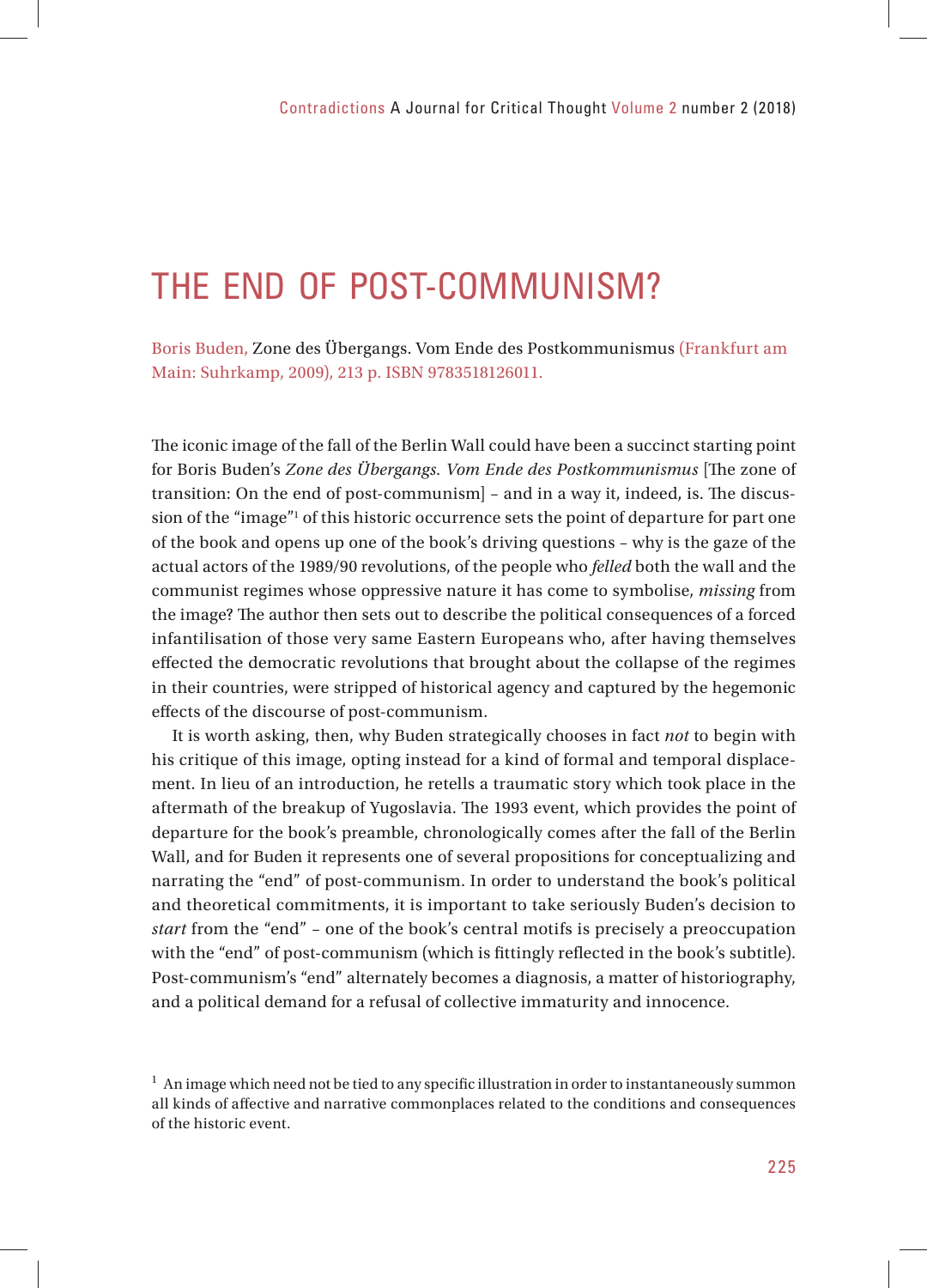For Buden one of post-communism's possible ends came on a February night in 1993 when a Serbian paramilitary group stopped and searched a train en route from Belgrade to Bar. Twenty passengers were "disappeared" that night, after having been robbed, tortured, and executed by a group that had been given license by the Serbian government. We know that eighteen of the victims were Muslim – either from Montenegro or Serbia - and one was a retired Croatian from the Yugoslav army. Thanks to testimonies and information obtained by NGOs and the families of the missing, we have since learned the names and former workplaces of nineteen of them. The twentieth passenger remains, however, nameless and unidentified. The only thing we know of him is that he was "black" and heavyset, that he was beaten up "less" than the rest of the group and that one of the murderers kissed him and called him "little brother." To the present day it is still not known whether the twentieth man managed to escape or ended up in the Drina river along with his fellow passengers. "Dead or alive, 'the black' is insignificant because he is without a society" $^{\rm 2}$  (p. 11), concludes Buden.

We will come back to the point about the lack of society in post-communism, but for now it is crucial to ask why precisely this episode was chosen to set the tone for the entire book? It is against its backdrop that we need to consider the stakes involved in examining and dismantling post-communist discourse. One of its symptoms, as Buden writes, is a jargon which persistently uses the metaphor of a child. A significant part of his book is devoted to exposing the political effects of the subjectivisation of Eastern European actors – actors of the democratic revolutions that toppled regimes from Warsaw to Bucharest and from Berlin to Sofia that were seen to be oppressive, as well as the actors of the so-called "transition" period. They are subjectivised as children who need guidance, patronage, and education. The figure of the child, with its characteristic traits of innocence, naivety, and immaturity, becomes the "ideal subject of a democratic restart" (p. 35), but its future-oriented optimism masks a fundamental structural inequality, while naturalising the logic of domination inherent to the child-parent relation. This seemingly natural and benign relation can produce extremely violent effects, and this is perhaps why one can read Buden's proposition of an end to post-communism as a call to put an end also to the narrative of innocence: how can one come to terms with events such as the ones which took place on the Belgrade – Bar route and still claim that their perpetrators were only children? Buden writes that the child as a governing figure of post-communism not only is an instrument of control but also has a structural meaning – indeed, the child is "freed *a priori* from any guilt for the crimes of communism"  $(p. 48)$ , but the figure of the child also absolves those of the post-communist period who were complicit in its criminal privatisation projects, "nationalisms and fascisms, bloody civil wars and even genocides" (*ibid.*). These

 $^2$  This and all other translations from German that follow are mine.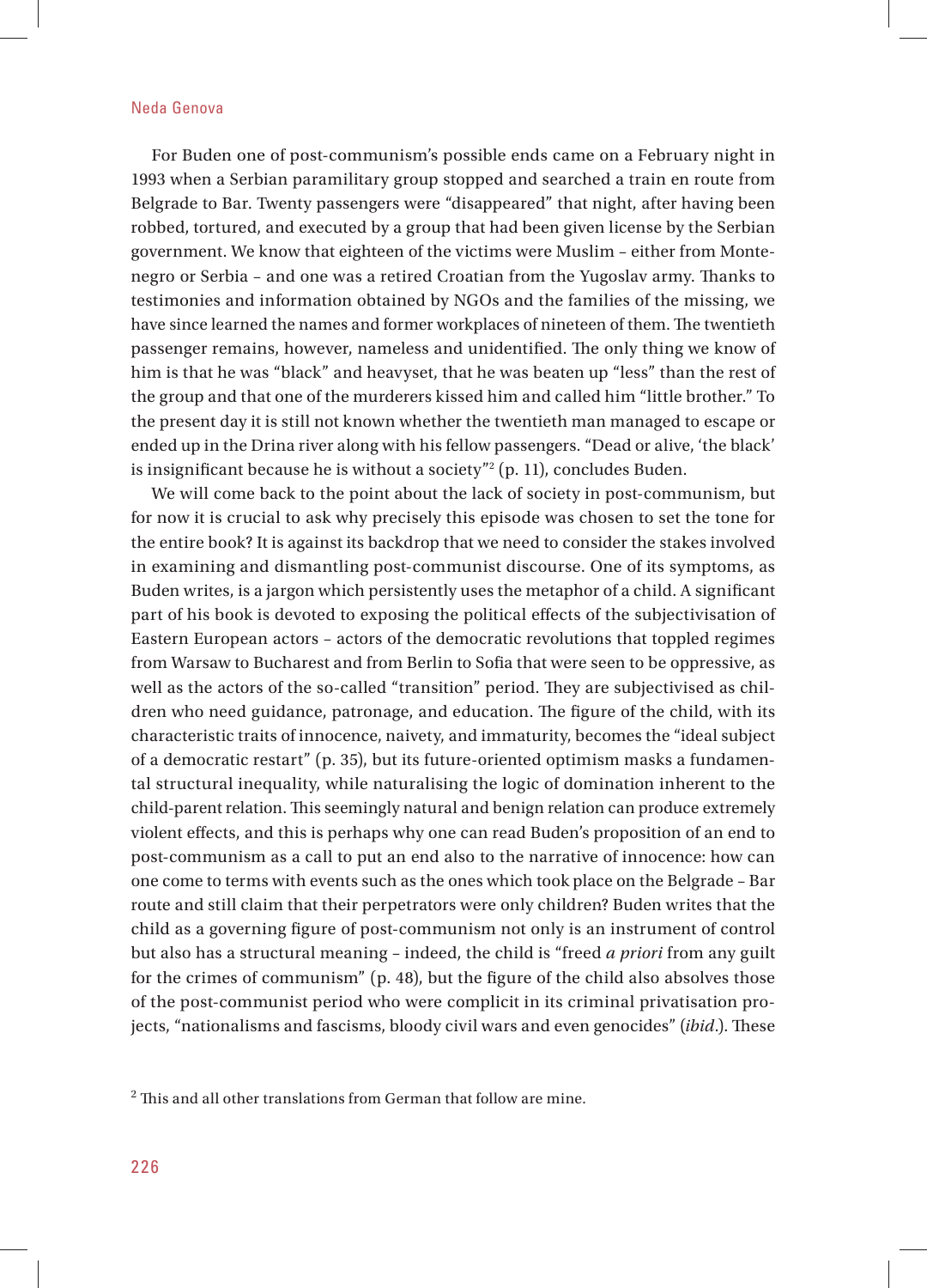things can only appear as unavoidable infantile disorders in the teleological narrative of post-communist discourse.

If one part of the dangers involved in perpetuating the children's narrative of post-communism includes stripping its subjects of agency and, consequently, of historical responsibility, then what might be the motivation for enforcing and maintaining this oppressive infantilisation? Buden is suspicious of the euphoric enthusiasm with which the Eastern European revolutions were met in the West, which he reads as a symptom of Westerners' narcissistic self-identification with their own position within and attitude towards a liberal democratic order whose faults are well perceived even by its most vehement proponents. The figure of the liberal ironist, brought forth by influential liberal thinker Richard Rorty, is precisely one which, as Buden writes, is aware of the *gap* between the democratic ideal and its realisation, and yet stoically keeps maintaining that *democracy* is (to put it in Winston Churchill's words) the *worst* form of government, except for all the others. This sober, ironic attitude becomes partly suspended (only to then be stabilised) in the image of populations toppling communist regimes across Eastern Europe. Rather than acknowledging the heterogeneous, democratic character of movements such as Perestroika, Glasnost, and Solidarność, which managed to radically politicise the foundations of society as it was given to them, Buden writes that:

. . . in the revolutionary acts of Eastern European actors, the Western audience found only an objective confirmation of its own passivity towards the already established. (P. 57)

This kind of narcissistic self-identification not only produces an asymmetrical situation in which the Eastern European actors can only ever be seen as "catching up" with Western modernity (whose incarnation is envisioned to be liberal-democratic capitalism [p. 59]); it also ultimately means that Western populations themselves fall victim to the logic of this narrative, while the possibility of revolting against the already established, the *status quo*, remains foreclosed: "The so-called catching-up revolution in the East is the counterpart to the absent revolution in the West" (p. 72).

In line with thinkers such as Chantal Mouffe and with explicit reference to Oliver Marchart, Buden draws a distinction between politics and the political: while the former is considered to be a clearly delimited, separate sphere that operates within pre-existing formal boundaries and never explicitly asks what constitutes the foundation of a society, the political moment appears precisely "in the *rift* between the collapsed ground of an old society and the ground of a society which has not yet been laid out"  $(p. 81;$  italics mine). The driving question of the political – which Buden identifies as a feature of the democratic movements that brought about the collapse of communist regimes across Eastern Europe – is directed at the foundations of a given society. In the post-communist context the political emerges in the moment of realisation of the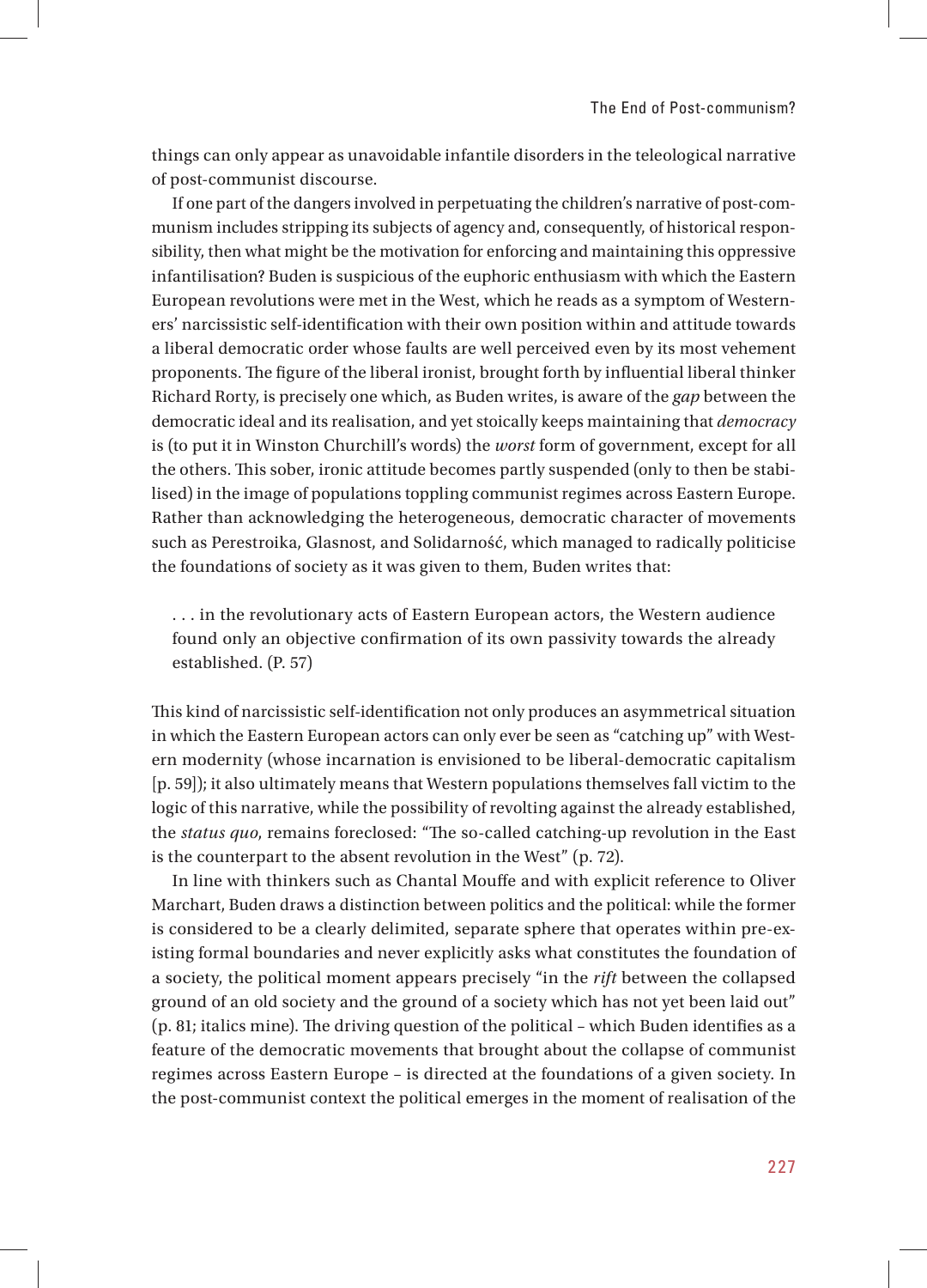absence of such a foundation. The subjective experience of a loss of society thus appears as one of post-communism's defining features.

One crucial aspect of Buden's critique of the post-communist discourse of Eastern Europe "catching up" with the West in a process of an endless transition to liberal democracy is the way in which this catching up is translated into cultural terms. The logic of the teleological narrative presupposes two counterparts which are constitutive of each other: on the one hand, a culture presenting itself as universal and, on the other, a culture that is particular, immature, inferior (cf. p. 60f). Buden writes of an inherent paradox in the apparent purpose of the process of inclusion: in order to level out differences, these first need to be construed in cultural terms. Culture here appears as a reactionary discursive ground:

An oversized notion of culture has absorbed everything which had previously articulated itself as political and social experience. (P. 61)

The language of cultural difference appears seemingly harmless and yet can have very violent effects – similarly to the child metaphor discussed above. Its apparent benignity precludes an engagement with issues ranging from social inequality, poverty and the experience of a loss of society, to religiously motivated violence and the consolidation of power – all these being features of the post-communist condition. Instead, each of these essentially social and political issues is flattened out and presented in the language of culture and cultural difference. Rather than being a matter of popular struggle and a politicisation of the foundations of society, democracy itself then becomes a matter of cultural acquisition, to be achieved when "catching-up" societies and cultures learn to absorb universal Western civilisational "values."

The question of cultural difference is a recurring motif in Buden's book, and in its second part Buden examines the relationship between politics, the "return" of religious faith in post-communism, and a conservative notion of culture.

According to Buden, religious discourse has also come to adopt the language of cultural difference and thus has dispensed with the possibility of offering a social critique. By examining the accounts of two Serbian Orthodox priests, Arsenije and Ćulibrk, Buden shows how the re-discovery of religious faith is meant to offer consolation for the hardships of life on Earth and the broken promises of a better life  $(p. 116)$ . The language of these priests, who have each crafted a narrative of their conversion to God by appraising cultural phenomena such as rock 'n' roll or debauchery and drug use in communist Belgrade, is in fact driven by a double negativity: "a retroactive negation of communism and a current negation of liberal-democratic capitalism" (*ibid.*). The two priests, however, systematically eschew the necessity to translate the conditions of these earthly hardships into social and political terms. Buden demonstrates the impotence of the newly discovered religiosity as a medium of critique: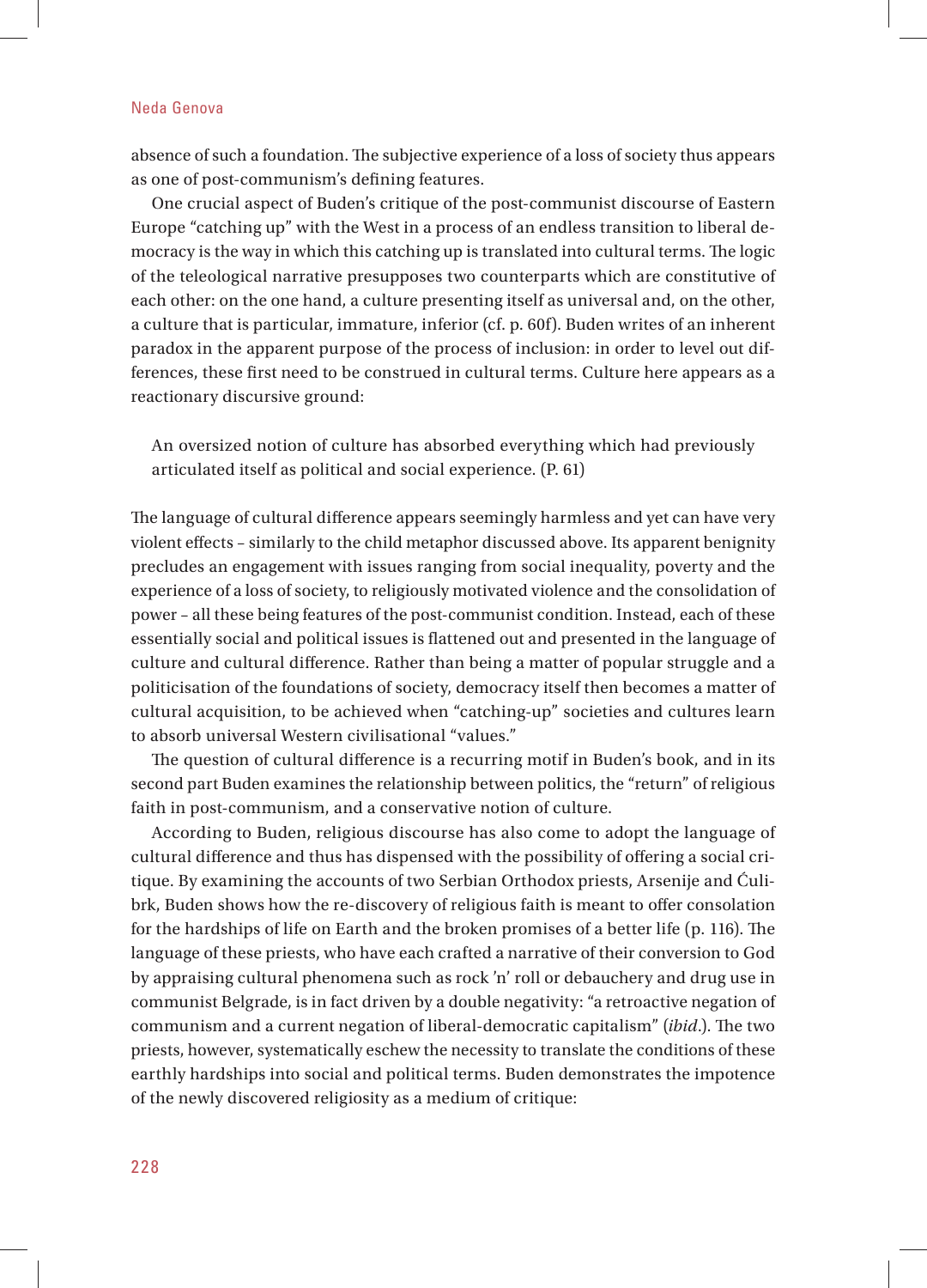The post-communist return to God is mute as a critique of concrete social reality. [...] [This new faith] is proclaimed as a socially superior culture *vis-à-vis* another, decadent culture. (P. 117)

Buden argues that God's "return" in post-communism actually constitutes his re-socialisation and integration into the public sphere after having been relegated to the private sphere during communist rule. This "banishment" can in fact be seen as continuous with efforts dating back to the Enlightenment. However, the subsequent post-communist "liberation" of God and his "release from the privateness of the church into public life, into the media, schools, and barracks, into the political parties [...], into the artistic and cultural scene, and, finally, also into the market" (p. 110) necessarily means that God would "want more back than has been taken away from him by the communists" (*ibid*.). This statement can be read as an earnest warning – indeed, the voracity of this liberated religiosity can be identified in the effortlessness with which, for instance, the priest Ćulibrk's discourse moves from a discussion of world history as a history of rock 'n' roll to an explicit siding with Serbian national-fascism in the concrete politico-historical context of the destruction of Sarajevo.

Buden adopts Habermas's notion of a "postsecular society" to describe the entry of religion into the public sphere; he then vehemently critiques Habermas's proposition for coming to terms with this new epochal situation. Habermas suggests that religious language needs to be translated into the language of the official discourse used by secular citizens, the rationale being that a conversation between religious and secular communities could actually turn profitable for liberal democracy. An attempt to apply this strategy to the language of the two Orthodox priests, however, quickly makes clear that there is not really much to translate – their languages are already hybrid, and they are already a product of political translation (p. 141). The problem, according to Buden, lies in the reductionist character of Habermas's notion of translation, which betrays a faith in homogenous and clearly separated languages:

By placing the authority to translate [*Übersetzungsvorbehalt*] at the border between an informal community and a formal, or rather a "proper," political community, [Habermas] reduces his notion of translation to the function of linguistic purification and homogenisation. (*Ibid*.)

Not only does this notion fail to grasp the complexity, hybridity, and impurity of any language, including religious language; it also places the power over translation in the hands of elites, who would have privileged access to the mediation of the "true word"  $(cf. p. 138f)$ . What is more, the postsecular condition is primarily defined, according to Buden, by a persistence of religion in the form of a cultural translation (p. 148). In this realm too we can observe how trust in the possibility of a completely transparent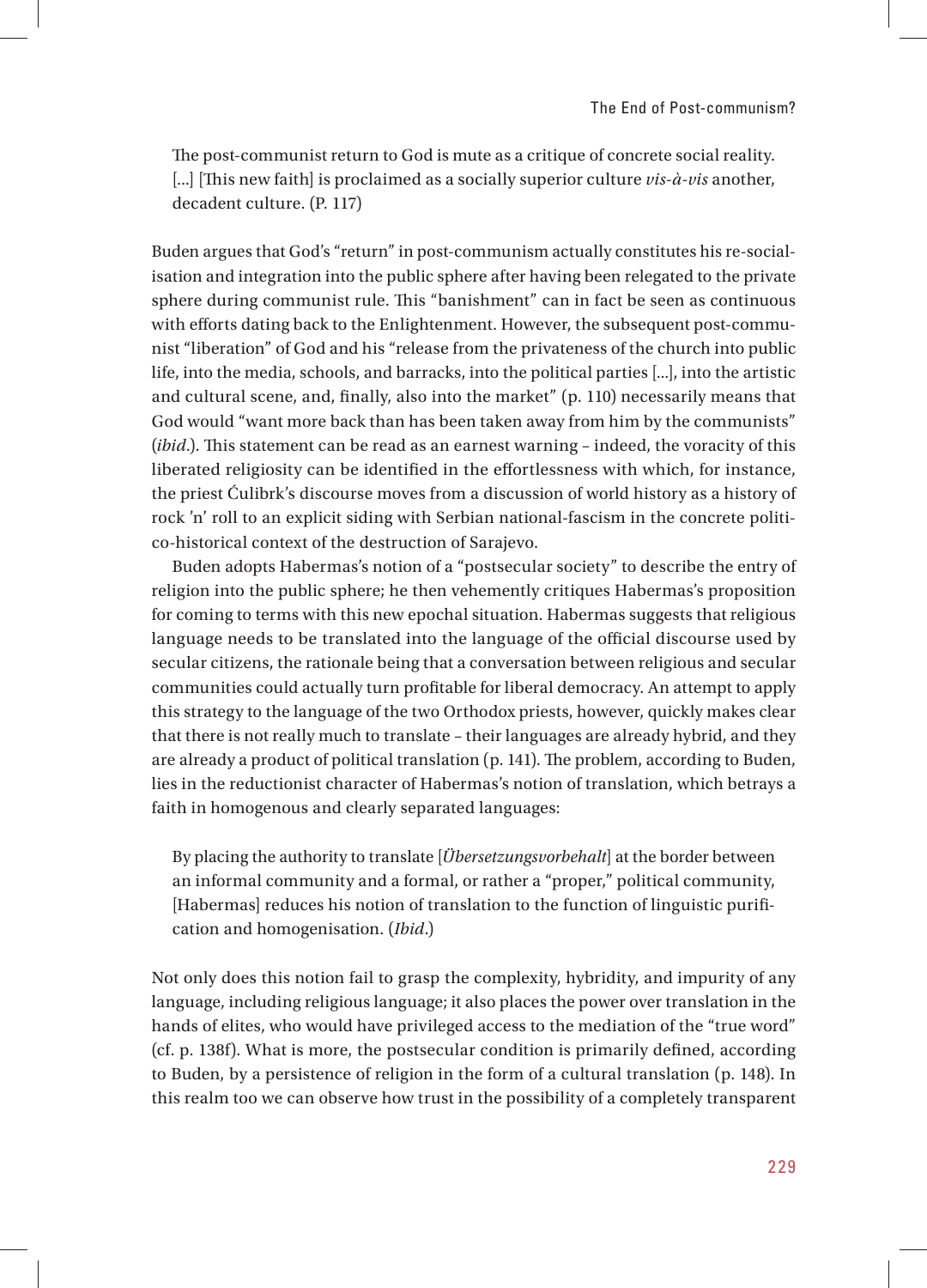articulation of cultural identities and differences turns out to be complicit in precluding the articulation of social conflicts in political language and in stabilising religious fundamentalism, which comes to play the role of society itself (p. 150).

Buden's sceptical appraisal of Habermas's notion of translation is crucial to Buden's overall critique of the discourse of post-communism, and to his insistence that translation can't be simply a matter of rendering different "cultures" commensurate - it is rather necessary to think both language (including religious language) and society as hybrid and impure. Furthermore, the adequate grasping of their driving logics necessitates an engagement with the historical experience of their political actors and the conditions of possibility of the (dominant) social phenomena of the present.

The final part of Buden's book looks at the contemporary role of culture from yet another point of view, focusing on the question of utopia and on the reconfiguration of the relation between past and future in post-communism. He picks up the previously formulated diagnosis of the experience of a loss of society and, through a discussion of Charity Scribner's *Requiem for Communism*,<sup>3</sup> he shows how the collective mourning of this loss again articulates itself in cultural terms, namely in the form of cultural translation and cultural memory. While Scribner sees the workings of cultural memory as bearing emancipatory potential and making it possible to re-evaluate what has been lost with socialism (both in the East as well as in the West), Buden is warier of the implications of delegating social hope solely to a depoliticised sphere of culture (cf. p. 168). Th is is not to say that he presupposes two clearly separated, homogenous realms (of culture and politics), but instead that these need to be investigated from the point of view of the strategies of translation and articulation occurring between them. There is also need to consider the ways in which these strategies pose questions of the social, of the future, or, as it were, of the value of what has actually been lost with the past.

Hence, utopia as a discursive and imaginative ground where such issues are continually relayed seems to be a suitable point of departure for examining the specificity of the ways in which the hope for social transformation is posed differently in post-communism in comparison to other historic moments. Buden writes that the utopias of both capitalist and socialist modernity have always been oriented towards the future and driven by a hope for a better one (p. 170). Unlike these old, but necessarily *social* and *prospective* utopias of modernity, the new utopias are, according to him, *cultural* and *retrospective*: "The possibility of a better world currently opens up only from a utopian retrospective" (p. 171). Buden discusses artistic movements of the 1980s such as the retro-avant-garde of the Slovenian art scene and Russian post-utopianism of the same period, as well as the shift in the relation to utopia which can be discerned in the emergence during the 1990s of yet another movement, *retroutopism*. The latter's

<sup>3</sup> Charity Scribner, *Requiem for Communism* (Cambridge & London: MIT Press, 2003).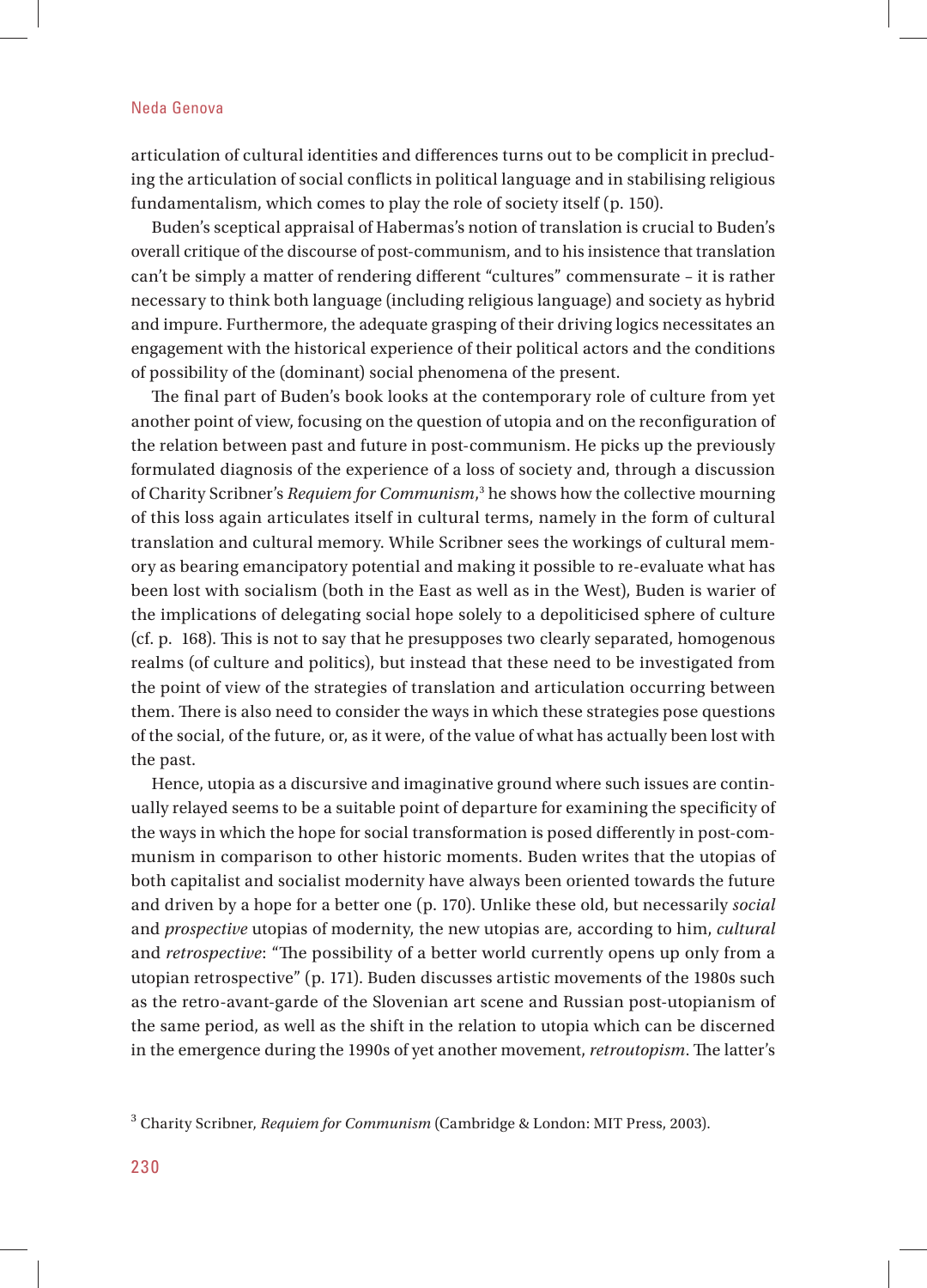main artistic strategy, argues Buden, is to approach the past "in order to extrapolate its unrealised ideas in the future" (p. 178); this detour through the past is thought to bear an imaginative potential. The main difference between the new retroutopism and the classic utopian phantasies of the past (such as those of the Russian avant-garde) lies in retroutopism's capacity for and interest in social articulation. Whereas the old utopias sought to actively partake in the reconfiguration of the world, Buden sees no such social articulation or desire for transformation in the artistic retroutopist movement of the 1990s (p. 181). Its translation of unexplored potentials of the past into the present and future occurs solely in cultural terms:

[...] the future itself has become a category of the past – not in a post-utopian but in a post-social sense. [...] In other words, a social experience of the future is only possible in a cultural retrospective. (*Ibid*.)

If the ideological narrative of post-communism as a transition to liberal democracy considers the question of the future to be settled once and for all (p. 46), then what does it mean to put an end to this teleological narrative? How to release the question of the future from its position as a cultural artefact of the past and let it exert a politicising force in the present? Is it possible to turn the issue of the future into a question of and for the social? Can the concern with an absent future become a shared ground and point of departure for an investigation into the social and political conditions of inequality, indebtedness, poverty, systemic exclusion from the public sphere both in the so-called West as well as in the East - and that without flattening out crucial historical and geo-political differences?

It seems that Buden proposes at least two possible scenarios for putting an end to post-communism. One of them, involving a rejection of the narrative of innocence, was already mentioned at the very beginning of this review. The second also implies a rejection of a different kind - that of shame. To articulate its necessity, Buden engages with the final lines of Dušan Makavejev's 1971 film *W. R.: Mysteries of the Organism*, spoken by the severed head of the film's main heroine: "Comrades! Even now I am not ashamed of my communist past!" Despite the critical stance towards the failure of communism's emancipatory project that it voices (p. 100), the film according to Buden is post-communist without being anti-communist  $(p. 101)$ . This already distinguishes it from the dominant discourse of post-communism. What is more, the explicit and radical rejection of shame also makes the film appear, to Buden, as a radical critique of post-communism (p. 102) – even though it is set and shot well before the fall of the Berlin Wall. Buden writes that:

One should never be ashamed of one's struggle for freedom. This concerns all those who brought down the Wall twenty years ago, but even more so those who are facing new walls today. (P. 103)